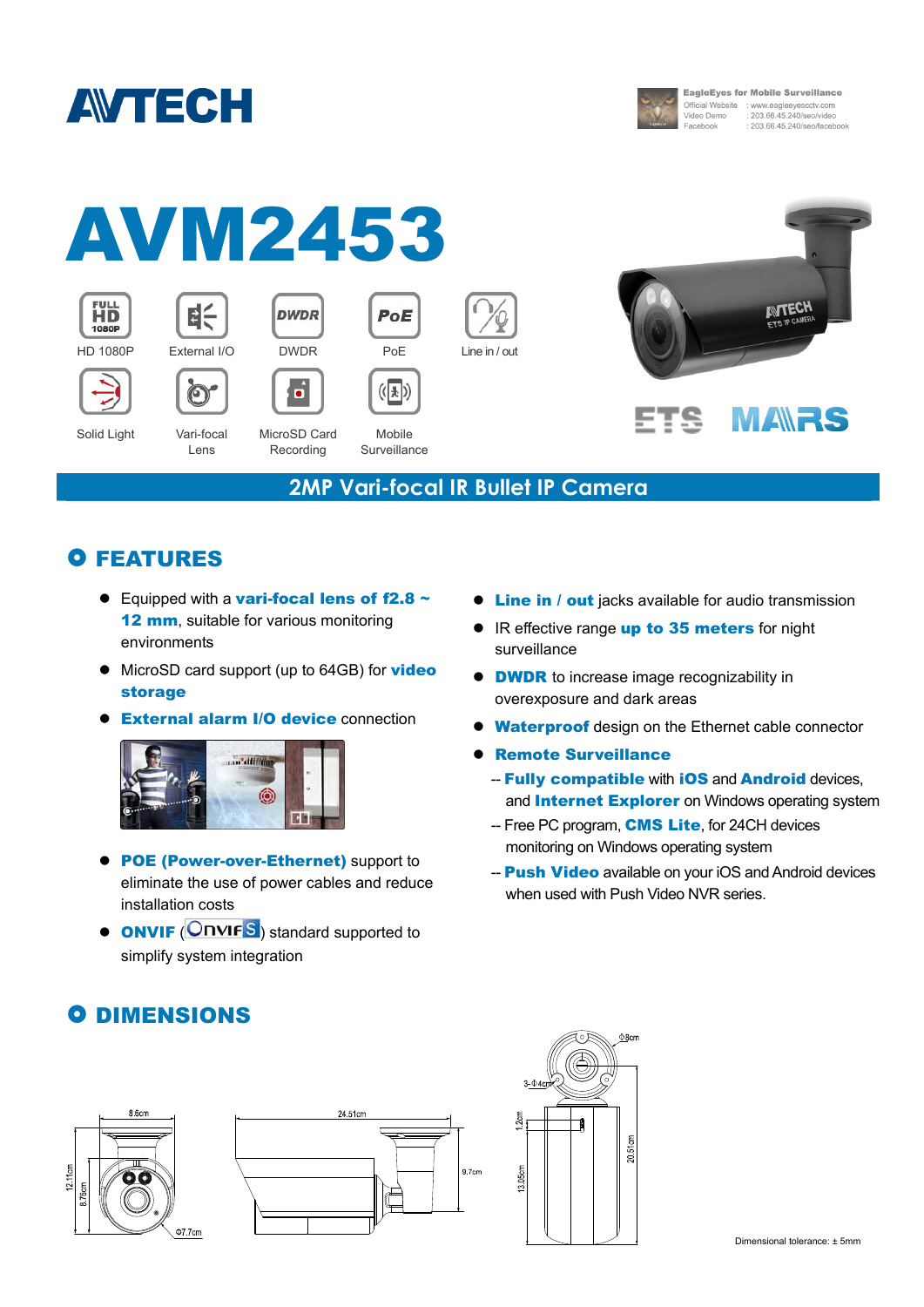



## **O SPECIFICATIONS**

| <b>Network</b>               |                                                                                                                                                     |
|------------------------------|-----------------------------------------------------------------------------------------------------------------------------------------------------|
| <b>LAN Port</b>              | YES                                                                                                                                                 |
| <b>LAN Speed</b>             | 10/100 Based-T Ethernet                                                                                                                             |
| <b>Supported Protocols</b>   | DDNS, PPPoE, DHCP, NTP, SNTP, TCP/IP, ICMP, SMTP, FTP, HTTP, RTP, RTSP,<br>RTCP, IPv4, Bonjour, UpnP, DNS, UDP, IGMP, QoS, SNMP                     |
| <b>ONVIF Compatible</b>      | YES (Profile S)                                                                                                                                     |
| Number of Online Users       | 10                                                                                                                                                  |
| Security                     | (1) Multiple user access levels with password<br>(2) IP address filtering<br>(3) Digest authentication                                              |
| Remote Access                | (1) Internet Explorer on Windows operating system<br>(2) 24CH CMS Lite on Windows operating system<br>(3) EagleEyes on iOS & Android mobile devices |
| <b>Video</b>                 |                                                                                                                                                     |
| Network Compression          | H.264 (Main Profile) / MJPEG                                                                                                                        |
| <b>Video Resolution</b>      | 1920 x 1080 / 1280 x 720 / 720 x 480 / 352 x 240                                                                                                    |
| Frame Rate                   | 30fps                                                                                                                                               |
| Multiple Video Streaming     | 4 (H.264, MJPEG)                                                                                                                                    |
| <b>General</b>               |                                                                                                                                                     |
| Image Sensor                 | 1/2.9" CMOS image sensor                                                                                                                            |
| Min Illumination             | 0.1 Lux / F1.4(Wide)~F2.8(Tele), 0 Lux (IR LED ON)                                                                                                  |
| Shutter Speed                | $1/10,000 \sim 1/7.5$ (Slow shutter)                                                                                                                |
| S/N Ratio                    | More than 48dB (AGC off)                                                                                                                            |
| Lens                         | $f2.8 \sim 12$ mm / F1.4 ~ F2.8                                                                                                                     |
| <b>Viewing Angle</b>         | Wide: 103° (Horizontal) / 54° (Vertical) / 122° (Diagonal)<br>Tele: 31° (Horizontal) / 17° (Vertical) / 36° (Diagonal)                              |
| <b>IR LED</b>                | 2 units                                                                                                                                             |
| IR Effective Distance**      | Default: Up to 25 meters / IE Enhanced Mode: Up to 35 meters                                                                                        |
| IR Shift                     | <b>YES</b>                                                                                                                                          |
| Smart Light Control          | <b>YES</b>                                                                                                                                          |
| <b>White Balance</b>         | <b>ATW</b>                                                                                                                                          |
| AGC                          | Auto                                                                                                                                                |
| <b>IRIS Mode</b>             | <b>AES</b>                                                                                                                                          |
| Sharpness<br><b>DWDR</b>     | <b>YES</b><br><b>YES</b>                                                                                                                            |
| POE                          | YES (IEEE 802.3af)                                                                                                                                  |
| Privacy Mask                 | <b>YES</b>                                                                                                                                          |
| External Alarm I/O           | YES (1 input / 1 output)                                                                                                                            |
| <b>RAM</b>                   | 20MB                                                                                                                                                |
| MicroSD Card Slot            | YES (up to 64GB)                                                                                                                                    |
| IP Rating                    | IP66                                                                                                                                                |
| <b>Operating Temperature</b> | -25 $\degree$ C ~ 50 $\degree$ C                                                                                                                    |
| <b>Operating Humidity</b>    | 90% or less relative humidity                                                                                                                       |
| Power Source (±10%)          | DC12V / 1A                                                                                                                                          |
| Current Consumption (±10%)   | 301.4mA (IR LED OFF); 484mA (IR LED ON)                                                                                                             |
| Power Consumption (±10%)     | 7.26 (PoE); 7.26W (PoN); 5.81W (DC Adapter)                                                                                                         |
| Net Weight (kg)              | 0.75                                                                                                                                                |